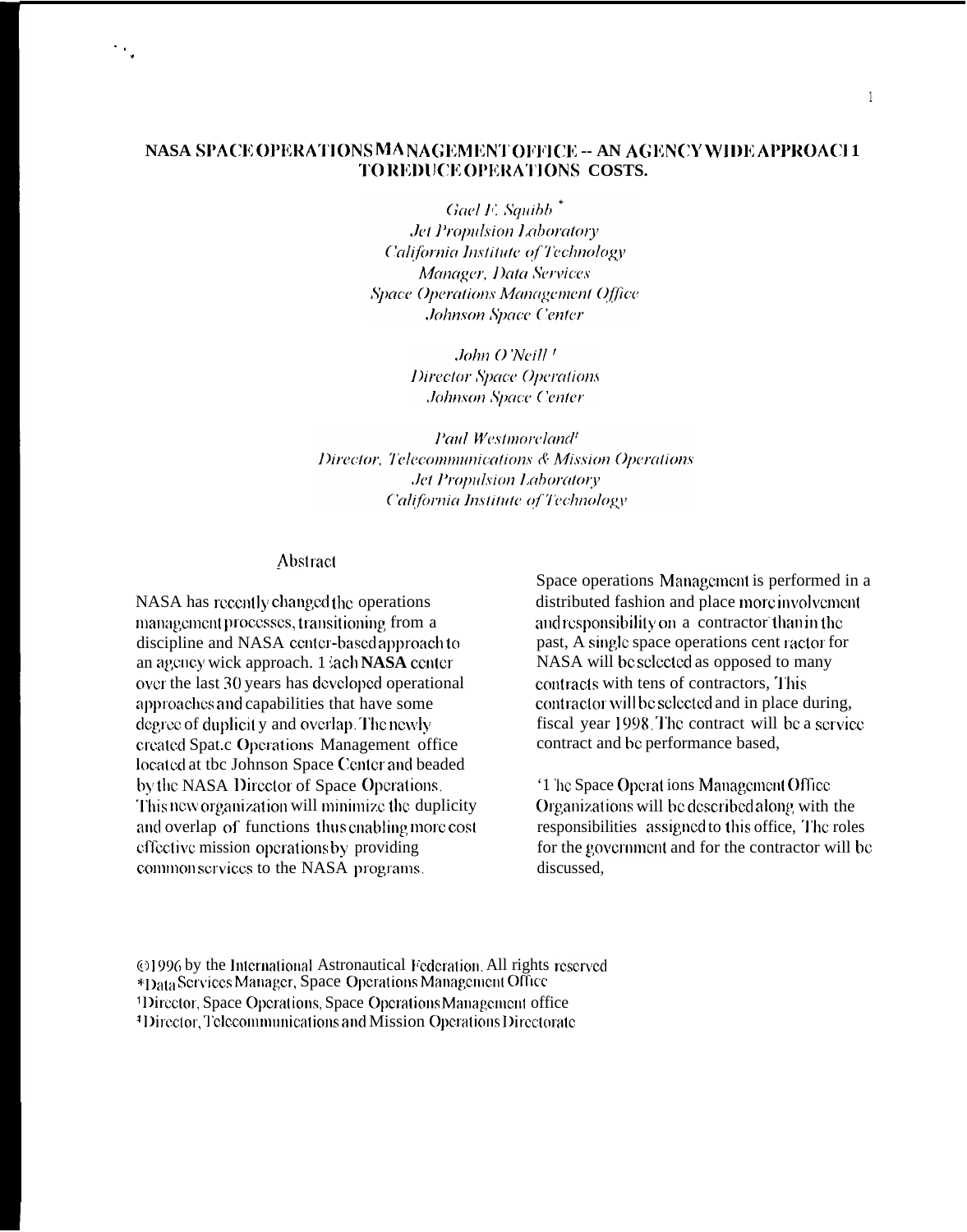$\overline{2}$ 

This paper will describe the changes, approach and anticipated benefits of this new approach to operat ions.

#### Background

Organizations and organizational processes are often based on history and past experiences.  $NASA$  is no exception. The operational organizations and processes pertaining to operations have not significantly changed during the past  $20$  years. The Introduction of new technology and the development of capability in the commercial sector has not altered NASA's basic approach to operations. This paper describes the NASA operations organization and processes that have recently been put in place. To understand the significance, a few words describing the attributes of the NASA operations

processes and organization that preceded the current approach are necessary.

There has been an alignment between  $NASA$ Headquarters and the NASA Centers / Jet l'repulsion Laboratory (JPL) which resulted in a Center performing operational functions for primarily one NASA Headquarters office or Discipline. Thus the Office of Space Science that includes the planetary program watches over JPL, the Office of Space Flight watches over both Johnson and Marshall and the Office of Mission to Planct watches over Goddard. The Office of Space Communications funds the Deep Space Network at JPL, the Low Earth Networks at Goddard and the Wide Area Networks at In addition the Office of Space Marshall Communications funds the Mission Control Centers and capabilities at Goddard while the Office of Space Science funds the same capabilities for planetary exploration at JPL.



#### **Figure 1 Alignment Between NASA Headquarters and Centers**

These alignments have resulted in similar capabilities being developed and operated at different centers. The very nature of the organizational approach did not foster NASA wide solutions to common

These alignments problems. have resulted in each center having one or more contracts to support the development. sustaining and operations of capabilities to support the NASA missions. This organizational alignment is shown in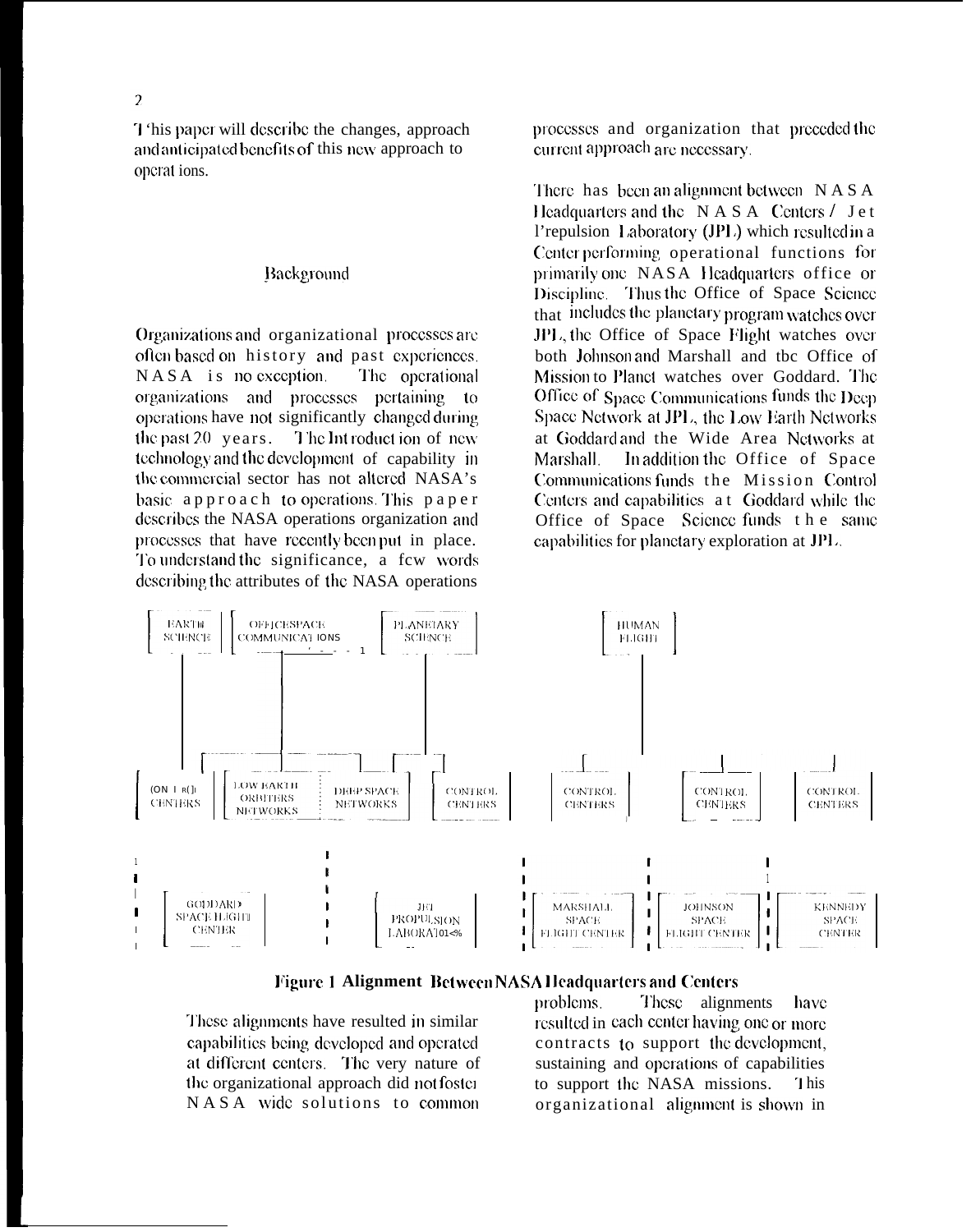Figure 1 N A S A Centers, except for Kennedy Space Center are all called Space Flight Centers, indicating a stand alone capability. This is indeed how they were established in the early days of NASA when space. flight was not common, nor done commercially.

Lach of the four centers is staffed with a combinat ion of Government I imployees (Civil Servants) or JPL staff and contractors. Some of the contractors have contracts at more than one center, and in some cases due to center internal organizations, more than one contract at the same center. In 1995 several of the contractors approached NASA and suggested that by consolidating contracts. and changing the contracting approach from support contracts to performance based task contracts, that savings approaching sigyif'leant savings could be These savings can assist in real i zcd. meeting the budget reduction goals that NASA has accepted in responding to a balanced national budget, and at the same time, attempting to maintain an aggressive space program,

While this discussion was taking place, an Agency wide review had been heldby a board of experts both inside and outside NASA, This Board was called the Zero Based Review (ZBR). This review made recommendations relative to reducing the overlap between centers, reducing the size of the agency and focusing the role of The<sup>1</sup> each center. primary recommendation relative to NASA operations was that the Civil Service and JPL staff should not be involved in routine. operations Another recommendation was that the Johnson Space Center (J SC) be designated the lead center for NASA Space Operations. These events:

 $\Rightarrow$  the cent]-actom suggestion that significant savings could - berealized by combining, contracts and changing the contract types

- $\Rightarrow$  Phasing Civil Service and JPL staff out of routine operations.
- $\Rightarrow$  JSC being designated the lead center

lcd to NASA assigning to JSC the task of leading a study to evaluate the feasibility of implementing the contractor's suggestions.

St udy Process And Recommendation

A team composed of members from each of the NASA Centers involved in operations and JPL was formed. This team confirmed that savings could be achieved by consolidating contracts, however, no specific amount of savings could be estimated. The contractors initial suggestion of significant savings, didnot specify a baseline to which the savings would be applied, During the same time period, each of the centers had been going through replanning exercises to reduce staff and costs at the centers. NASA operations related budgets were undergoing significant reductions. In many cases, the reductions in oat year funding were accepted with only a general plan or approach defined that enabled the operations functions could be pc[-formed] for the agreed upon budgets.

The team soon found that they could discuss operations in a way that each member independent understood Common terms were defined as each what operat ions described and development functions were performed at each center. The team soon understood that there were:

- $\Rightarrow$  Obvious areas of duplication between centers.
- $\Rightarrow$  Many common approaches

Several areas where each of the centers w a s undergoing transitions from mainframe based systems to work station based systems.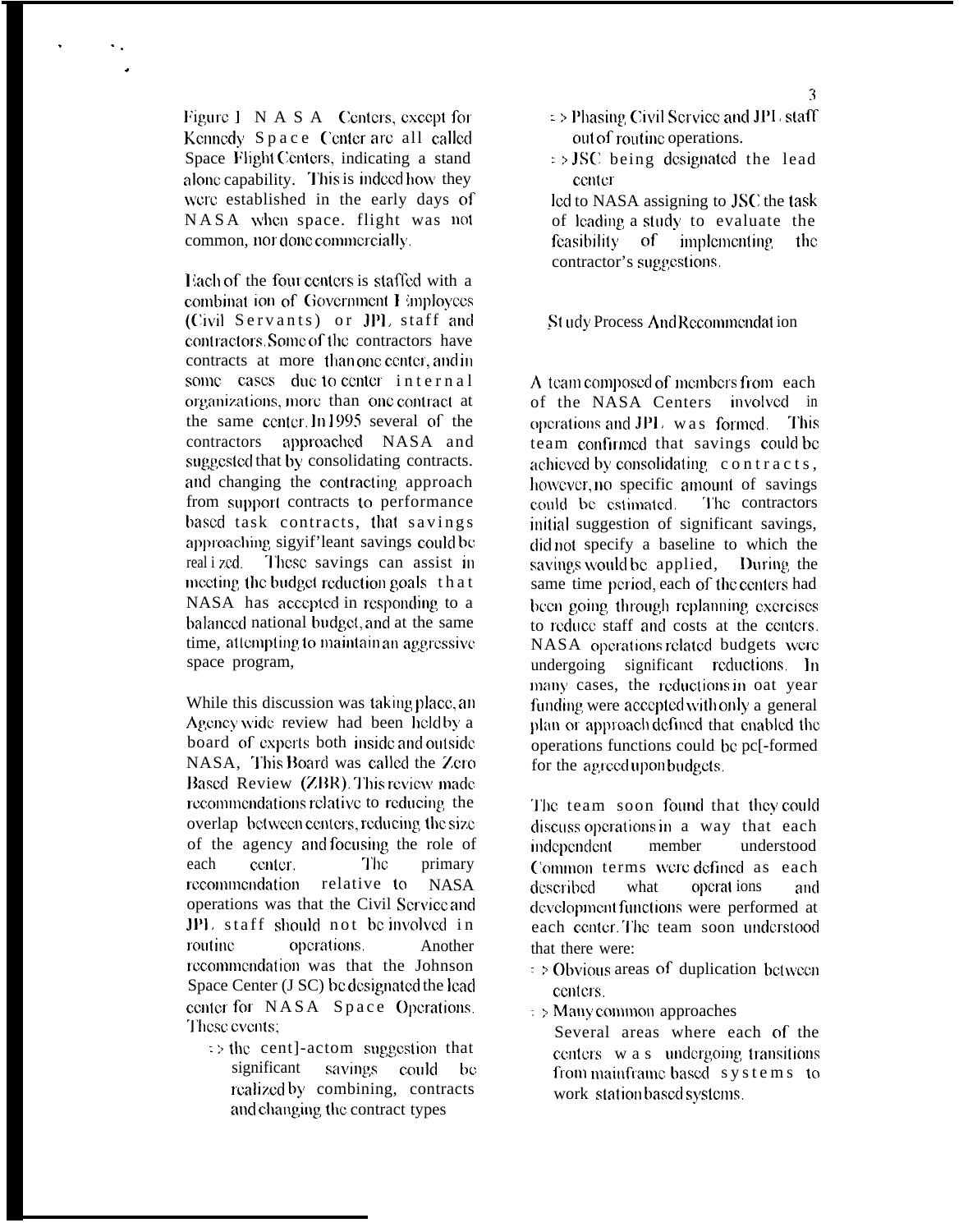The team built up trust in each other, and became convinced that there was some ment in forming a common approach to operations across NASA. Thus, in a few short months, a group of about  $15$ individuals from GSFC, JPL, JSC and MSFC formed what was to become the nucleus of a new NASA Operations Organization.

 $\overline{4}$ 

'1 he teams ' report to the NASA Administrator recommended that:

- L. A full time transition team should be established under the leadership of an acting Space Operations Functional Manager. This transition team was challenged to develop methods of streamlining and consolidating operations services across the agency and transition operational functions to private industry wherever appropriate c.
- $2. An$ implementation team should be established to initiate commercialization of the Wide Area Networks.

## The Space Operations Management Office

The recommendations made in the study phase resulted in NASA defining a new agency function to oversee and manage all operations activities. (This agency function is the first agency function to be moved from NASA 1 leadquarters in Washington D.C. to a NASA field center.) The Johnson Space Center (J SC) was designated as the space operations lead c.enter. The Space Operations Management Office is the Functional manager for space operations and for space operations facilities and systems that include:

» World wide space networks

» Mission and network control facilities

» Mission control facilities »Data processing and planning S)'stems » Telecommunications Systems.

'1 he major near term task for this new organization is to consolidate all of the misting operations contracts at JPL. GSFC, JSC and MSFC relating to robotics and facility operations, into a single Consolidated Space operations Contract (CSOC). in addition, SOMO is required to advise, the 1 leadquarters Offices that fund NASA Operations on the acquisition of new space Operations facilities and systems. The 1)S() approval is required on all major operations related acquisitions.

Guidance to the SOMO is provided by a NASA operations council. This council is chaired by the Associated Deputy Administrator (technical), who reports to the NASA Administrator The membership of the council is composed of the

> )) Five NASA 1 leadquarters Office Associate Administrators.

)) Chief information officer

» Director, space operations

Starting in September 1997 projects and SOMO will agree on the services and the price for these services that will be provided by SOMO to the project. '1 hese agreements are called Project Service 1 evel Agreements. This is a significant change from the. current process of providing the services at no cost to the project. The NASA 1 leadquarters Offices will allocate funding for time services to the Director, Space Operations.

## The Organization

distributed Space Operations The Management Office organization i s shown below. The three boxes above the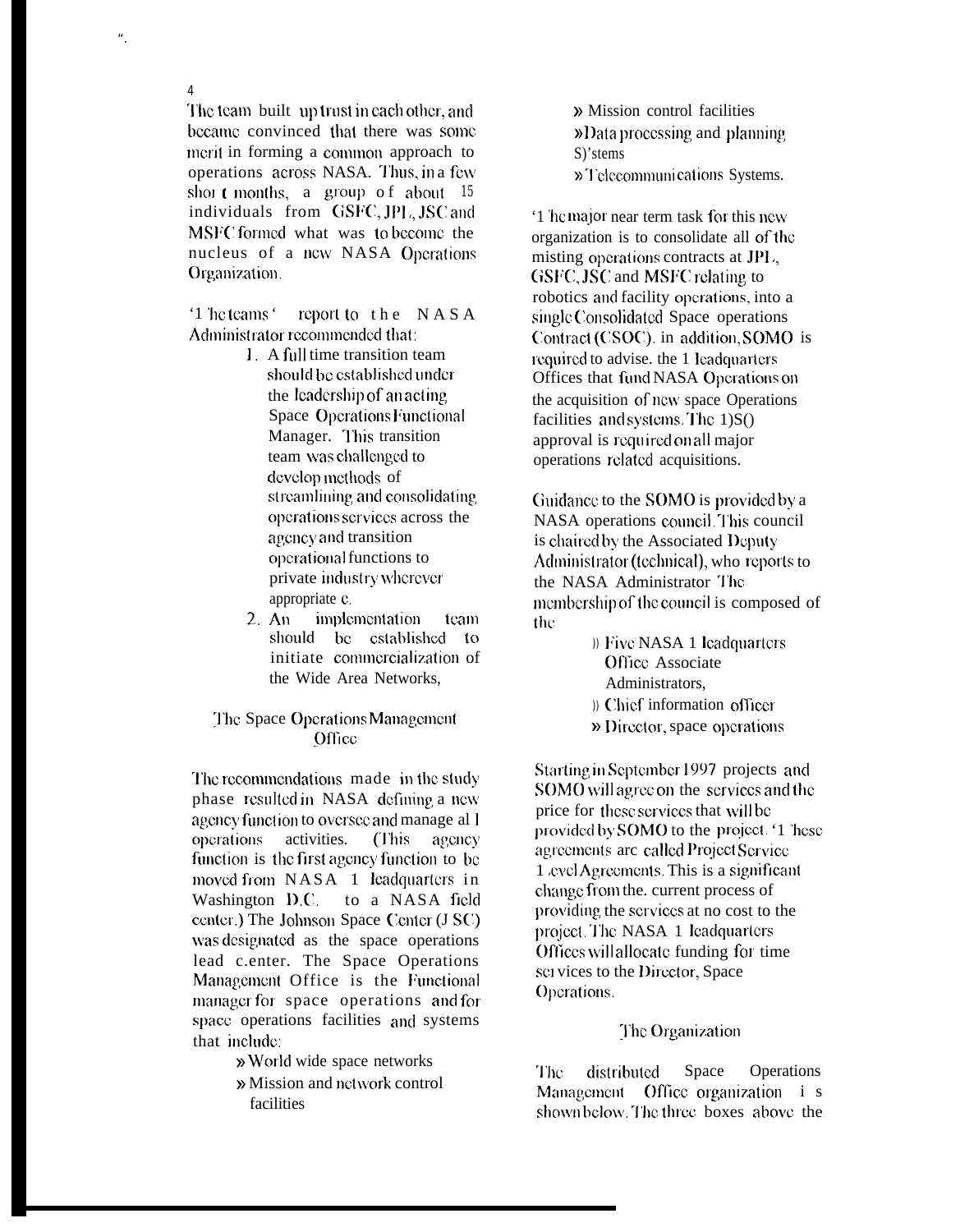horizontal line are the functions that are performed by staff members assigned to JSC: '1'hose boxes below the horizontal line are responsive to the SOMO staff but remain at the Centers and assigned to the shown by the vertical  $centers$  a s alignments.



Figure 2

The SOMO staff reporting to J SC have three primary responsibilities.

The Space operations Management Office is responsible for the system engineering of the NASA Operations assets, and the management of the Consolidated Operat ions Contract (CSOC). This contractor will support each of the four centers and thus one entity will have the visibility of common processes that take place at each of the centers. It is through tile combination of the SOMO organization looking across the centers and the CSOC looking across the centers that NASA will change the approach to operations within the Agency,

The Commitments and Mission Services Manager is responsible for the process that results in one or more commitments being made between SOMO and a space project. These commitments will define the total set of services that are to be provided by SOMO to the project. These services include both Mission Services -value added processing to spacecraft. payload or radiometric data, and Data Services, the delivery of data transmitted between space vehicle and a control center or a user location The. characteristics of these services such as quantity, quality, continuity and latency are specified along with the cost for these The added dimension of scr vices, providing in a commitment document the charge for providing these services is new to the Agency. In the past, many of these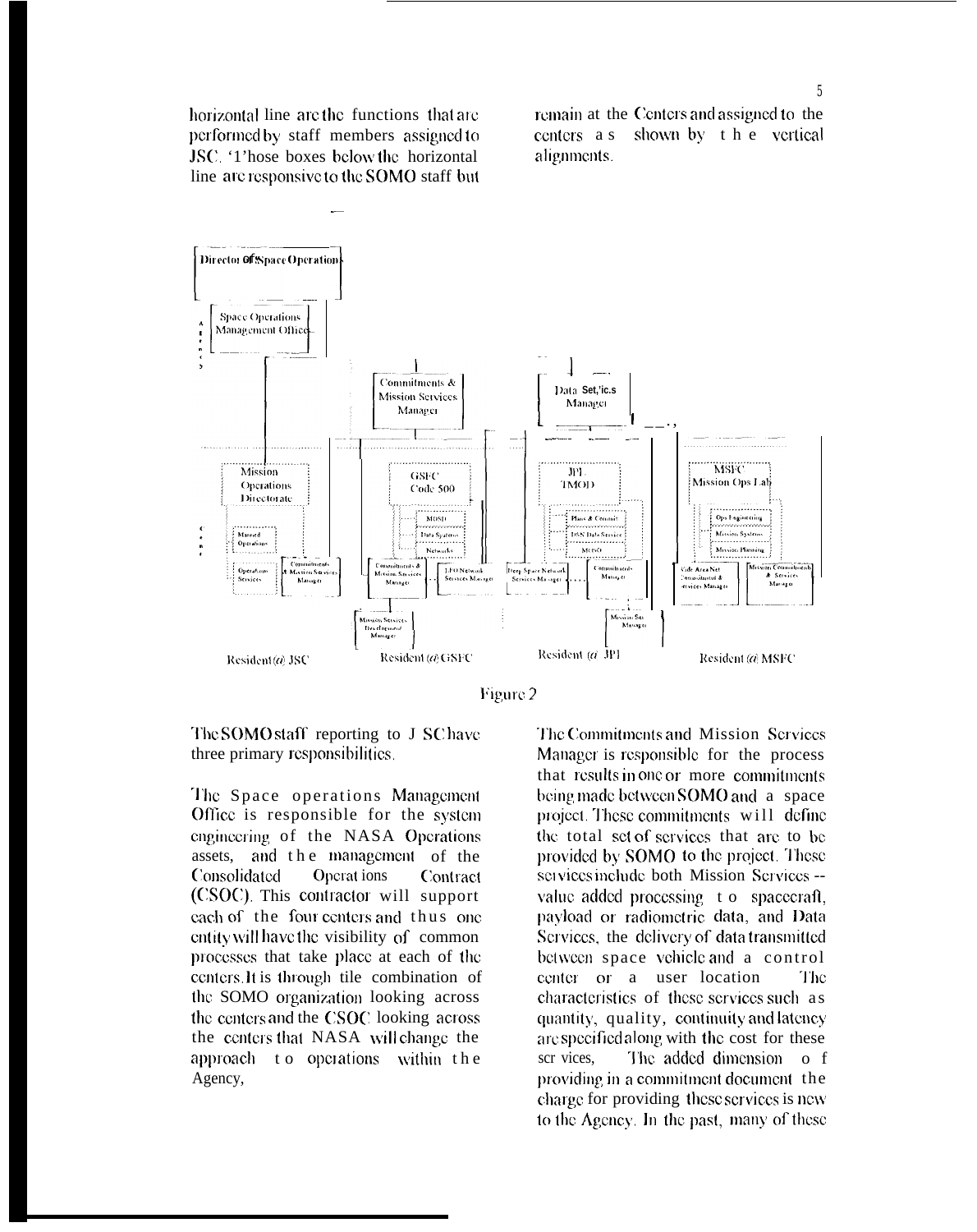services have been provided to a project "free." The services were funded under a separate budget by the Office of Space Communications. This budget was to provide "necessary services" to the flight projects. As with any commodity, the projects tended to use the "free service" to lower the costs that projects were responsible for such as the design and development of the spacecraft and payload. The Commitments and Data Services Manager (C&MSM) is also responsible for the design, development, sustaining and operation of the Mission Services that include control centers, determination. orbit scheduling. sequencing and planning systems and data processing. Again, for the first time NASA has created a position that looks at these services across the agency as opposed to a center view of these processes.

The Data Services Manager (DSM) is responsible for the reception and delivery of data transmitted from a spacecraft to a control center or a user location. Assets which NASA has for these services include the Deep Space Network (DSN), the  $1 \text{ o }$  w. Earth Or bit  $(LEO)$  networks. Data Relay Satellite System (TDRSS) and tbc Ground Network and the Wide Area Networks. Together these networks receive data from satellites, transmit commands and information to the satellites (DSN and LEO Networks) and deliver the data between the control center or user and the tracking assets (WAN). The Ground Network is used primarily to receive high rate science data (10 to 100's) of megabits pcr second) from LEO satellites. In most cases these LEO satellites use the TDRSS for TT&C.

Both the DSM and the C&MSM have individuals at each of the centers reporting to them. It is this 'team' that will be changing the NASA approach to operations.

The Space operations Management Organization then has the following attributes

- $1.$ Johnson Space Center has been delegated the lead center f o r operat ions.
- The Space operations Management  $2.$ Office, at JSC, has been established to administer this responsibility.
- $\overline{3}$ . The office utilizes the expertise of individuals and organizations located at the Centers, it will not become a centralized office that performs all operation functions at Johnson.
- $4<sup>1</sup>$ This organization chart shows this relationship of the center roles with respect to the SOMO.
- 5. The functions performed by the Headquarters Office of Spat.c Communications will, in a large measure, be re-assigned to GSFC, MSFC. JSC and JPL.
- The SOMO will be involved in the  $6.$ approving.:
	- => New development initiatives
	- $\approx$  ? The review and approval of new customer agreements
	- $\pm$  ? The **NASA** operations arch itecture
- $7<sub>1</sub>$ The execution of space mission remain operat ions will the responsibility of the NASA Program and Project Offices. Thus the SOMO will provide services to a project like HST 01- Cassini, but the project will be responsible for the execution and the conduct of the mission
- 8. All new operations facilities and capabilities will be reviewed and concurred with by the SOMO. If a capability is needed at JPL and resources exist at GSFC, then SOMO will recommend to the requesting Headquarters Office that the existing capability be utilized.

# Six Components of the New **Approach**

6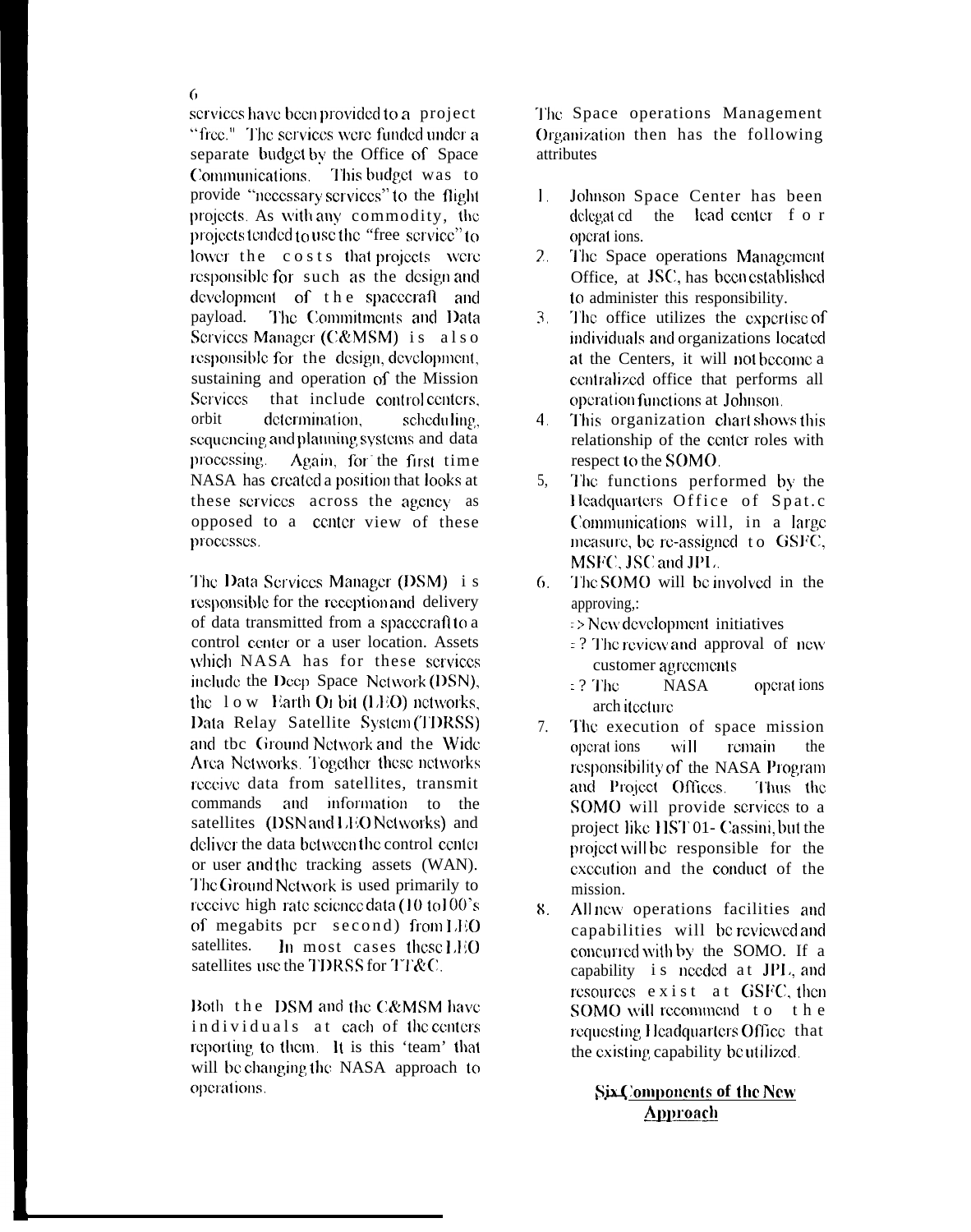For this new concept to work, SOMO must work with the NASA 1 leadquarters offices - SOMO is not empowered to dictate what the Offices do in the area of operations. '1'bus, the Director of Space Operations dots not report to a single NASA Office. The DSO reports to a Spat.c Operations Council.

This Council is chaired by the Assistant Administrator - Technical and is composed of the 5 NASA office Administrators involved with space operations, the NASA Chief Information officer and the 1)S0. If a NASA 1 leadquarters Office wants to support tbe creation of a new capability or wants to select a costly way of achieving requirements, these recommendations will have to be justified to his peers. It is no longer a unilateral decision.

The second component of the new approach is for the centers and JPL to work together, to identify redundancy and overlap and eliminate duplicative implementations. For example the expertise for the trajectory design and deep space communications, resides at JPL When NASA sends humans to Mars JSC will rely on this expertise and JPL will be an integral part of this initiative when it takes place. The centers will be changing from inward looking, to looking across NASA, Why does each Center have a scheduling system? Which is the best? Can they be combined? If NASA needs two scheduling systems, SOMO will be able to articulate why there are two. I have seen these types of changes take place during the last year, and predict that  $\mathbf{m}$ today's budget environment it will continue.

The third component of the new approach is the extensive use of contractors, to provide these operational services. NASA is moving away from the use of Civil Service and JPL staff for the routine provision of operational services SOMO

is in the process of writing an RFP for what is termed a Consolidated Space Operations Contractor (CSOC). NASA currently has on the order of a dozen or more contractors, at the fear Centers, that provide operational support to tbc centers. often, a center holds several different contracts, some with tbc same coat ractor. The CSOC will be an agency wide contract, that will support Goddard, JPL. Marshall and Johnson. The contract will be administered by Johnson, but each cent cr will have the ability for technical direction and performance assessment. In simple terms SOMO is replacing a dozen or so unique contracts, and the associated RFP generation, SEB selection and Contract Management, with a single RFP, and Contract Administration **SEB** Process. The Civil Servant and JP1, staff will "disengaged" from the direction of this contractor. A performance based contract will be issued, where the government will state what is to be done. but not state how to do it. The contractor will be evaluated and rewarded for how well the "what's" are accomplished and for being cost efficient.

The fourth component  $p \circ v$  ides the contractor with incentives  $f_{\Omega}$ commercialize funct ions wherever possible. Thus the contractor -- and thus NASA -- is a procurer of commercial services, not the owner of government networks and facilities, where there is commercial viability, Anexample of this use of commercialized services is the plan to move away from the Government Owned, Government Operated NASCOM network. NASA will transition to an IP network, provided by one or more commercial carriers, enabled through what is called FTS 2000. This transition shoum be complete by Ott ober of 1997. Another example is that **SOMO** is looking. a t commercializing tbc LEO Ground Network and procuring ground network capabilities from industry.